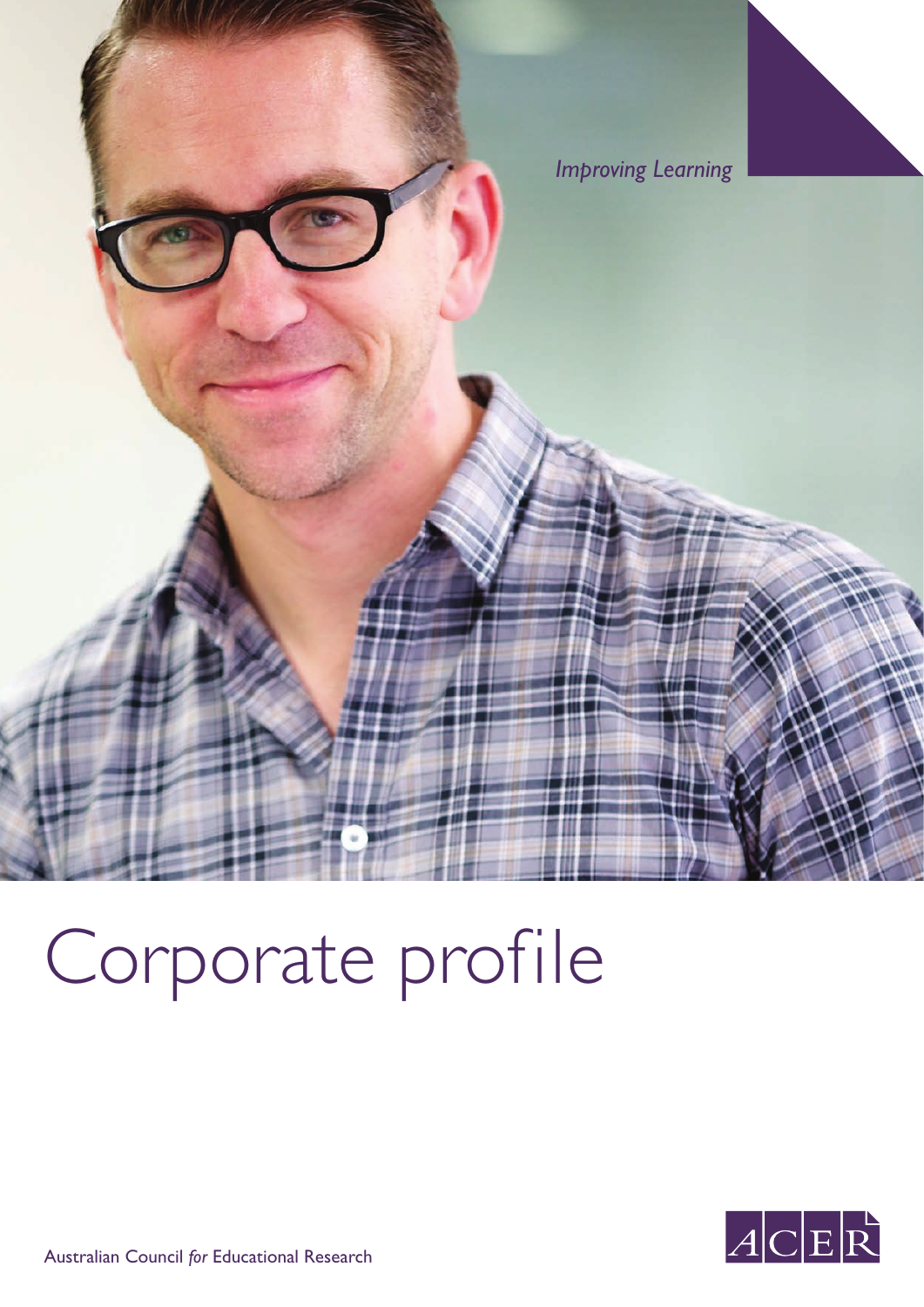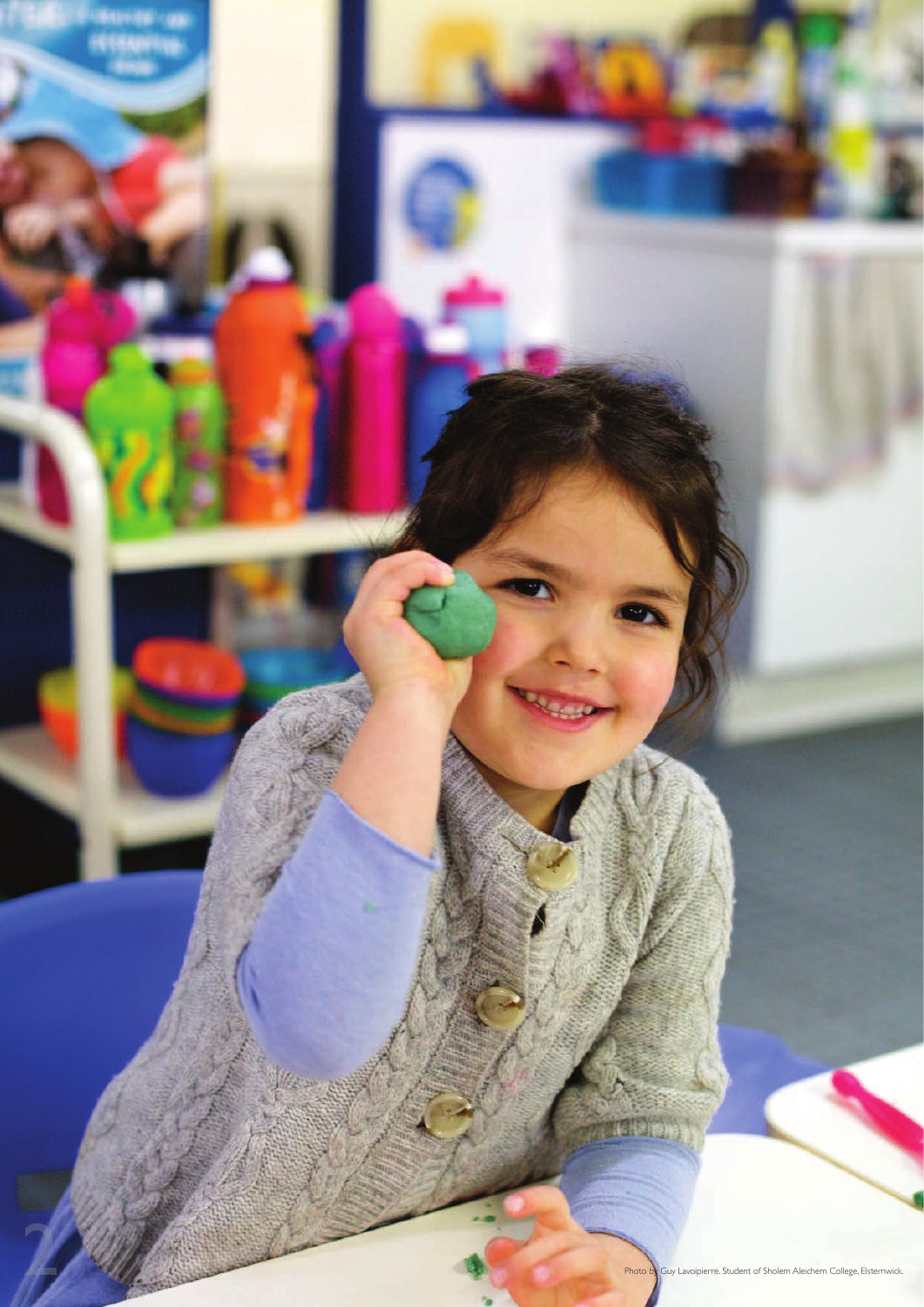*ACER's mission is to create and promote research‑based knowledge, products and services that can be used to improve learning across the life span*

The Australian Council for Educational Research (ACER) is one of the world's leading educational research centres. Our goal is to support every learner, every learning professional, every learning institution and our learning society through our work.

ACER has built a strong reputation as a provider of reliable support and expertise to education policy makers and professional practitioners since it was established in 1930.

As a not-for-profit organisation, independent of government, ACER receives no direct financial support and generates its entire income through contracted research and development projects and through products and services that it develops and distributes.

ACER has experienced significant growth in recent years and now has more than 340 staff located in Melbourne, Sydney, Brisbane, Perth, Adelaide, Dubai and New Delhi.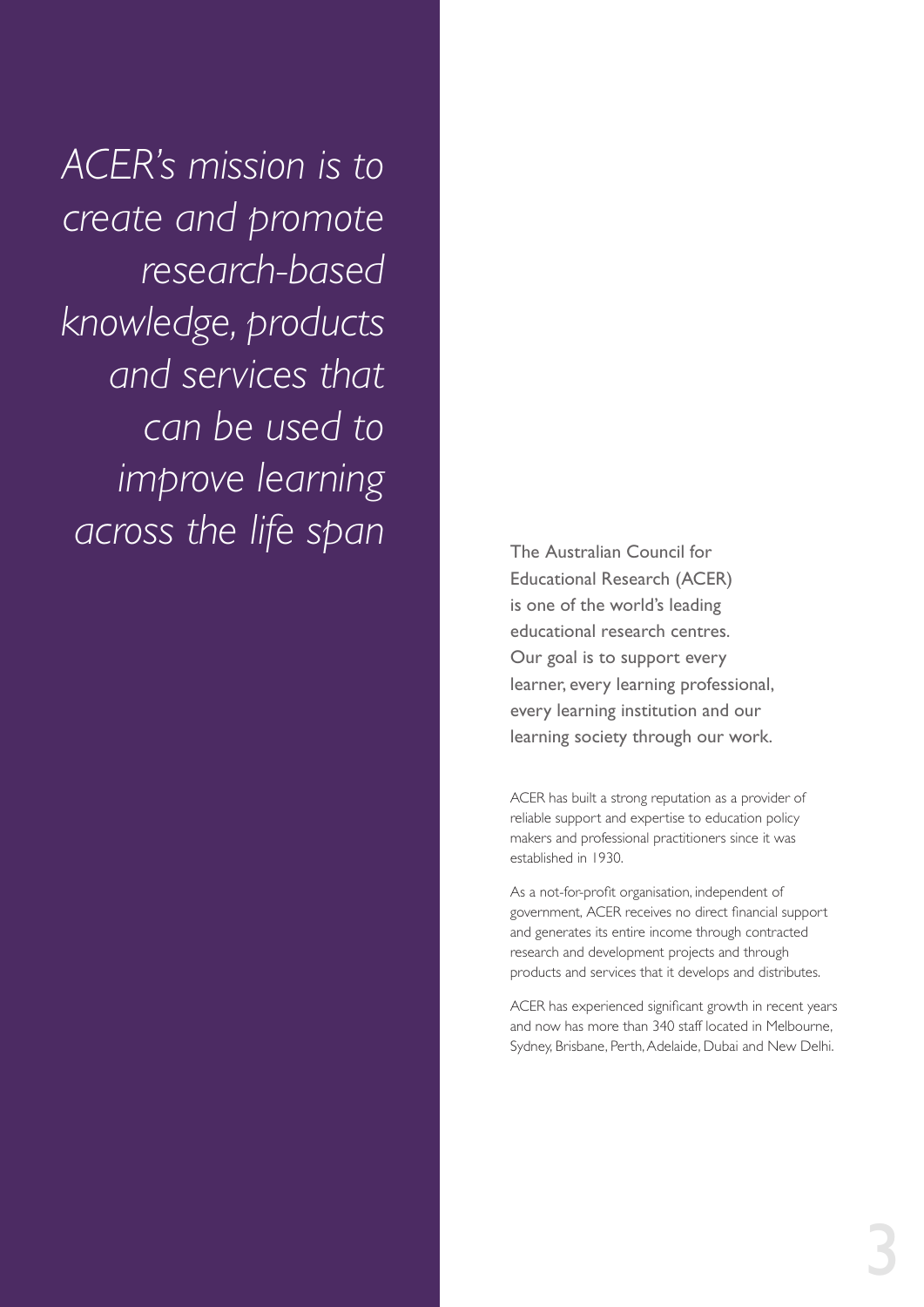## Making a difference through research

ACER is a leader in the provision of quality educational research, both within Australia and internationally. As a national, independent research body, ACER brings a high level of expertise and objectivity to its work.

Blending solid experience and creative talent with established methodologies, ACER is a full-service research consultancy specialising in collecting and interpreting information to shape strategic decision making. One of ACER's great strengths is its people. The organisation is unique, in that it has more than 130 dedicated research staff with many years of experience and expertise in a range of disciplines and research methods.

ACER aims to provide research evidence to improve learning across the lifespan. Researchers work on a range of projects focusing on early childhood through to primary and secondary school, vocational education and training, and higher education. ACER examines key issues around improving teaching and learning, analysis of policy, and evaluation of a variety of programs for both students and educators.

ACER's research contributes to the achievement of four goals identified as key to improving learning:

#### Learners and their needs

#### **Goal: Every learner engaged in challenging learning opportunities appropriate to their needs.**

Current work covers early childhood education, reading, literacy, and information and communication technologies. There is also research investigating transitions between different stages of learning, from one level of education to another, and from education into the workforce.

ACER's systemwide testing work focuses on identifying more effective ways of monitoring achievement across entire education systems, providing more usable school-level reports and providing better feedback to teachers and parents. Projects are designed to provide educational decision makers with improved information about student learning.

ACER has considerable expertise in measuring learning in digital environments, and has developed assessments of information and communications technology literacy and reading in digital environments. Staff have experience in using simulations and virtual laboratories in science to track learning and give feedback to teachers and students, and are currently exploring how to provide maximum access to online assessments for students with disabilities.

ACER also undertakes and promotes research that focuses on key issues related to the improvement of educational outcomes for Indigenous students, research relating to equity and social justice in education, and public health education.

### The learning profession

#### **Goal: Every learning professional highly skilled, knowledgeable and engaged in excellent practice.**

ACER conducts a range of work in relation to teacher education, teacher professional development, teacher quality, assessment of teacher performance and leadership in schools.

Current work involves analysis of the Australian teaching workforce, development of professional standards for teachers and school leaders and an international study of primary and secondary mathematics teacher education.

### Places of learning

#### **Goal: Every learning community passionately committed to implementing evidence-based practices to improve outcomes for all learners.**

ACER undertakes analysis of policies and practices for both government and non-government organisations, working closely with schools, businesses and community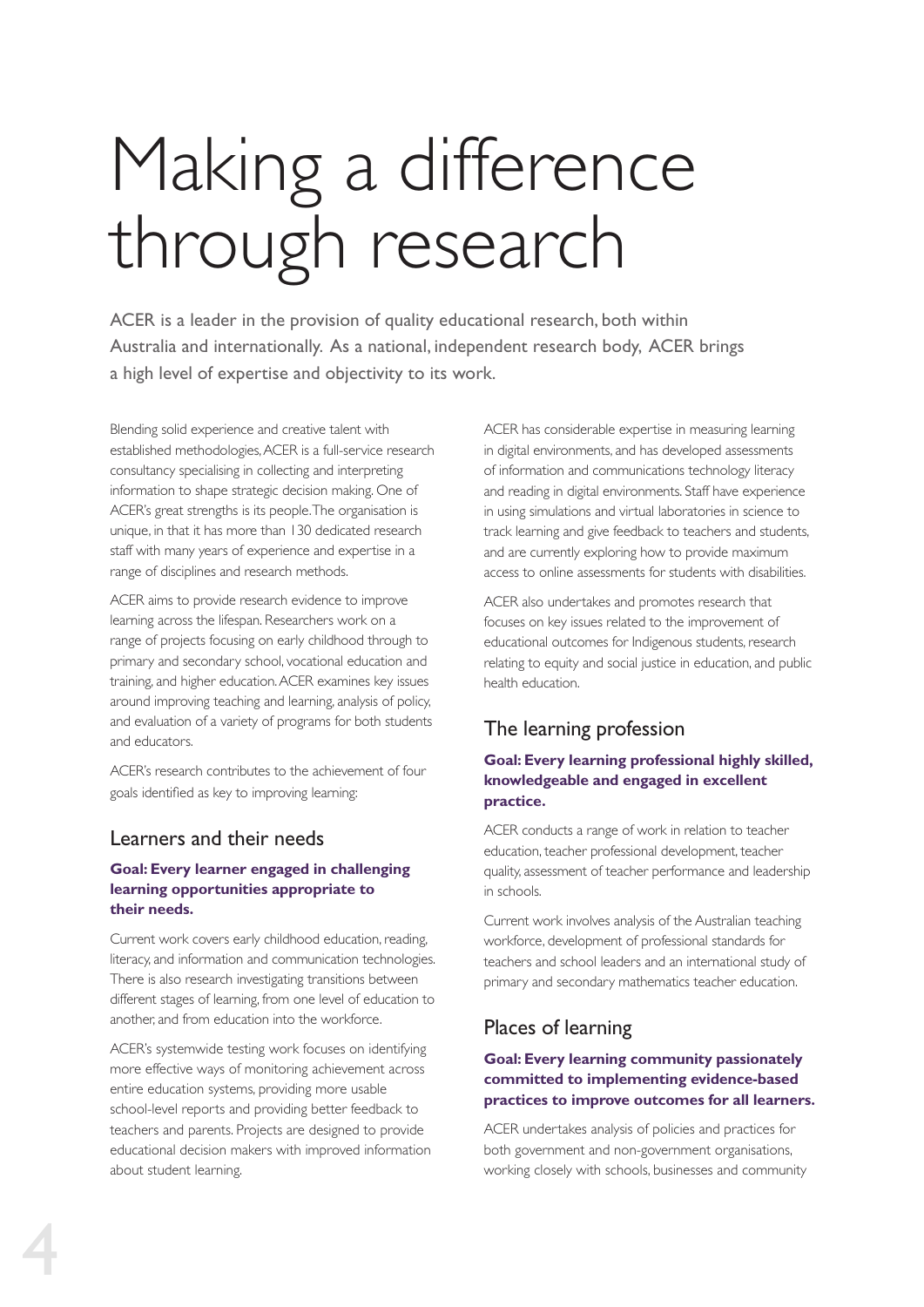groups to help them identify need, collect data, monitor programs, and measure the impact of their policies and practices.

ACER's expertise in higher education covers policy research, selection testing, student engagement, performance measurement, program benchmarking, outcomes assessment and graduate destinations.

### A learning society

#### **Goal: A society in which every learner experiences success and has an opportunity to achieve their potential.**

ACER has been instrumental in the implementation, management and reporting of large-scale surveys such as Trends in International Mathematics and Science Study (TIMSS), Programme for International Student Assessment (PISA), Progress in International Reading Literacy Study (PIRLS), the IEA International Civic and Citizenship Study (ICCS) and the IEA International Computer and Information Literacy Study (ICILS).

This work involves expertise in sampling, survey management, and collection and marking of secure assessments. ACER provides high quality psychometric and data analysis, manages externally commissioned data analysis projects, and undertakes research on psychometric and other quantitative research issues. Staff expertise in these areas is also utilised in the design, implementation and analysis of smaller customised surveys for clients.

ACER develops assessment and reporting resources for a wide range of academic and non-academic educational outcomes. ACER staff develop test constructs, research test validity and reliability, develop assessment methods and resources, interpret psychometric data, and develop methods for item banking, online test delivery and reporting. Our staff have expertise in educational data mining to extract information and patterns of learning from big data sets.

Partnerships between schools and their local communities can provide mutual benefits. ACER initiated the NAB Schools First awards program which encourages partnerships between schools and other organisations, while ACER's TenderBridge service helps to connect schools with philanthropic organisations.

Beyond compulsory schooling, ACER research covers technical and vocational education and training, the youth labour market and higher education. There is also considerable research into the economics of education.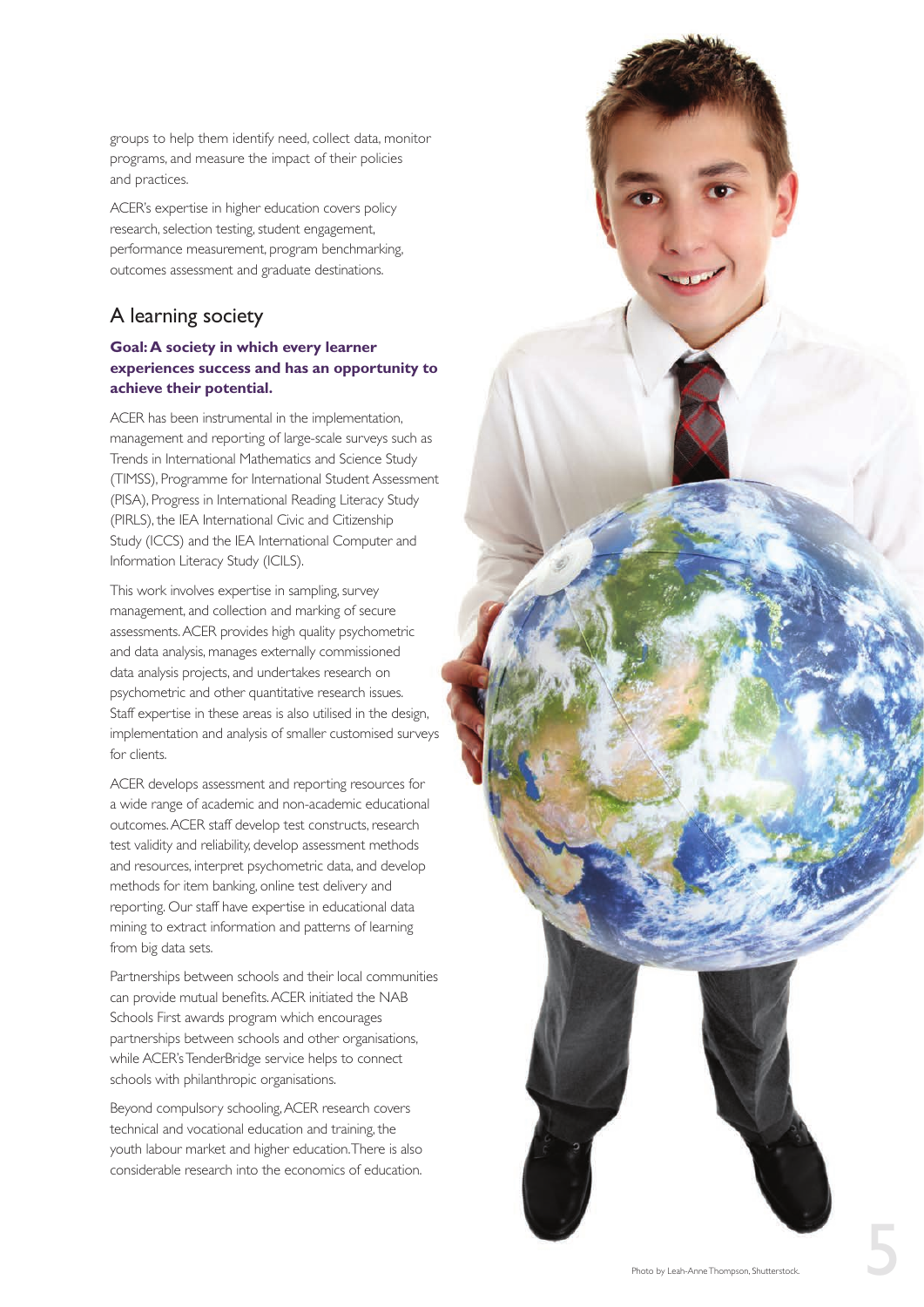## Supporting professionals and organisations

ACER develops and provides research-based products and services to support the work of practitioners and organisations to improve learning.

ACER's professional resources focus on three priorities: understanding and addressing the needs of individual learners; promoting quality teaching and leadership; and supporting organisational improvement.

A range of fee-based products and services including resources, professional learning, assessment services and information services are offered to professionals and organisations. ACER products and services are underpinned by the collection, analysis, interpretation and use of data relating to learners and organisational performance.

#### **Professional learning and leadership**

ACER professional learning activities are designed for educators and leaders, data professionals and others who want to improve learning experiences and outcomes for learners of any age and at any level.

The ACER Institute conducts conferences, workshops and extended programs which are evidence-based and practice-oriented. The focus is on improving educational outcomes through leading practices in assessment, data literacy, organisational improvement, literacy, numeracy and educational leadership. Graduate programs incorporate research evidence, the use of tools and frameworks and action research in participants' own settings, and can lead to university credit.

ACER assists schools and education systems to set goals and design strategies for improvement, and to monitor and demonstrate school improvement over time, through the National School Improvement Tool. This tool brings together findings from international research into the practices of highly effective schools and school leaders, and is supported by seminars, audit processes and mentoring activities. ACER's leadership work includes career development programs, leadership and management courses, information services and the Principal for a Day program.

#### **Resources and information services**

ACER develops, publishes and distributes evidence-based resources and information services for practitioners, organisations and researchers in education and related fields.

ACER Press, the publishing arm of ACER, publishes and distributes resources designed to support practitioners in education and psychology. In education, ACER Press specialises in materials to assess and support improved learning in the core areas of literacy, numeracy and science and provides a range of support resources in special needs, teaching and learning, and student wellbeing. In psychology, ACER Press provides high quality tools to support professionals in early childhood, education, health and organisational settings.

ACER's published resources are available online, by phone and at our two ACER bookshops, located in Melbourne and Perth. Our experienced customer service officers support customers in identifying and using resources suitable to their needs and a team of expert education and psychology consultants work directly with practitioners and organisations to provide professional advice and support.

ACER's Cunningham Library is one of Australia's most comprehensive educational research libraries. It provides educators and researchers with access to more than 50 000 books, 400 professional journals and an extensive collection of conference papers and reports.

For over 50 years the Cunningham Library has produced the *Australian Education Index* (AEI), which has indexed over 200 000 items of educational research, journals, book chapters, conference reports and educational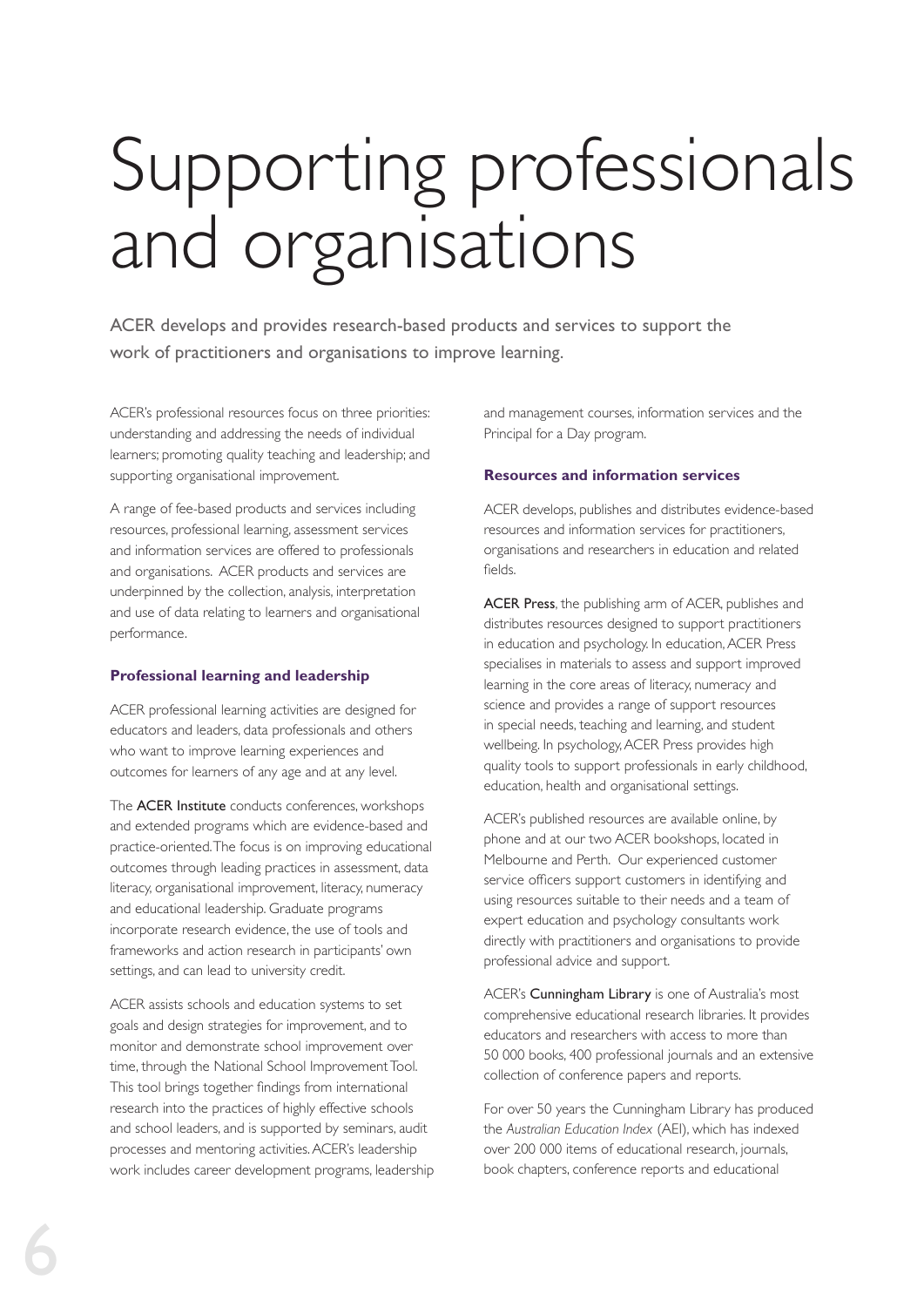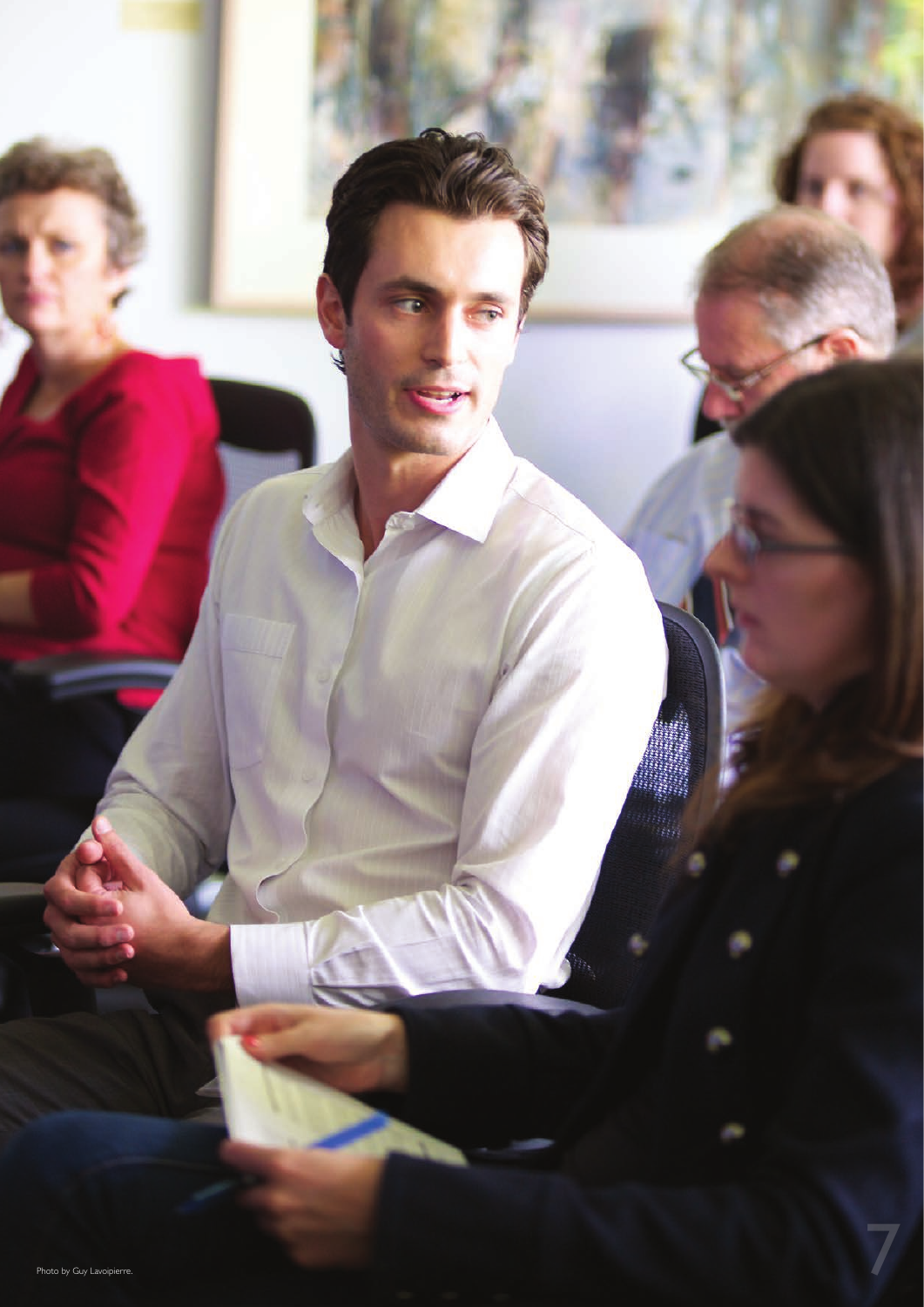theses. The library produces databases of specialist education research, including on international education, distance education and online learning, and Indigenous education. These databases are available on the ACER website along with the ACER research repository, *ACEReSearch*, which contains over 1900 items of freely downloadable educational research produced by ACER.

#### **Assessment services**

ACER provides fee-for-service assessment programs for schools, universities, TAFE institutes and Registered Training Organisations (RTOs), employers and governments in Australia and internationally. These services include secure admission and selection testing; programs for monitoring student achievement; quality, certification and benchmarking; test scoring, reporting and data interpretation; and online and computer-based assessment and reporting.

ACER has specialised test development teams to deliver targeted assessment solutions to meet client needs. With extensive project management capacity, ACER provides full service implementation, including: test development, candidate registration, analysis and reporting, test centre management, test supervision and security management. ACER has a dedicated data processing facility and provides high quality reporting and analysis services.

#### ACER School Assessment Services provides

assessment services for schools including select entry, gifted education and scholarship programs; programs for monitoring achievement in literacy, numeracy, science, languages and general ability; and programs for measuring social-emotional wellbeing. Test scoring, reporting and data interpretation services include OMR scanning, standard and customised reporting and national and international benchmarking.

ACER Higher Education Assessment Services develops and operates specialised university admissions and selection programs, including for medicine, health sciences, engineering, law and mature aged and alternative entry, and programs for measuring student aptitudes for a range of purposes. ACER works with higher education providers to develop capacity in effective assessment practices and to benchmark and monitor learning outcomes.

ACER Vocational Assessment Services specialises in the development of tools for monitoring and measuring skills in language, literacy and numeracy (LLN) and related employability skills, and externally validated quality and benchmarking services for RTOs. ACER also develops and operates secure selection and recruitment testing services for employers in industries including police and emergency services, banking and finance, mining and construction and government services. These include screening tests for large scale recruitment programs, measures of graduate and professional aptitudes and skills and workforce development tools.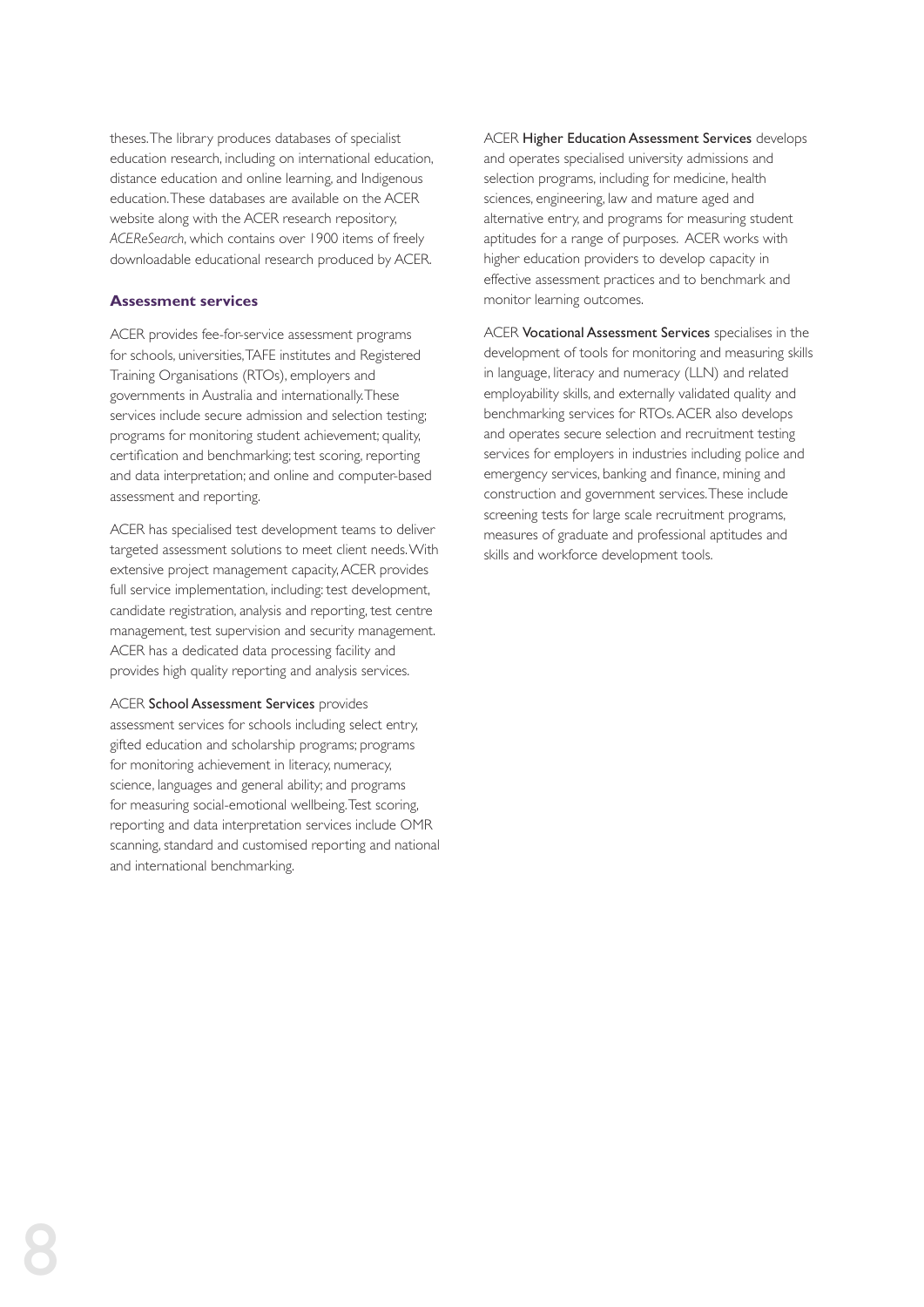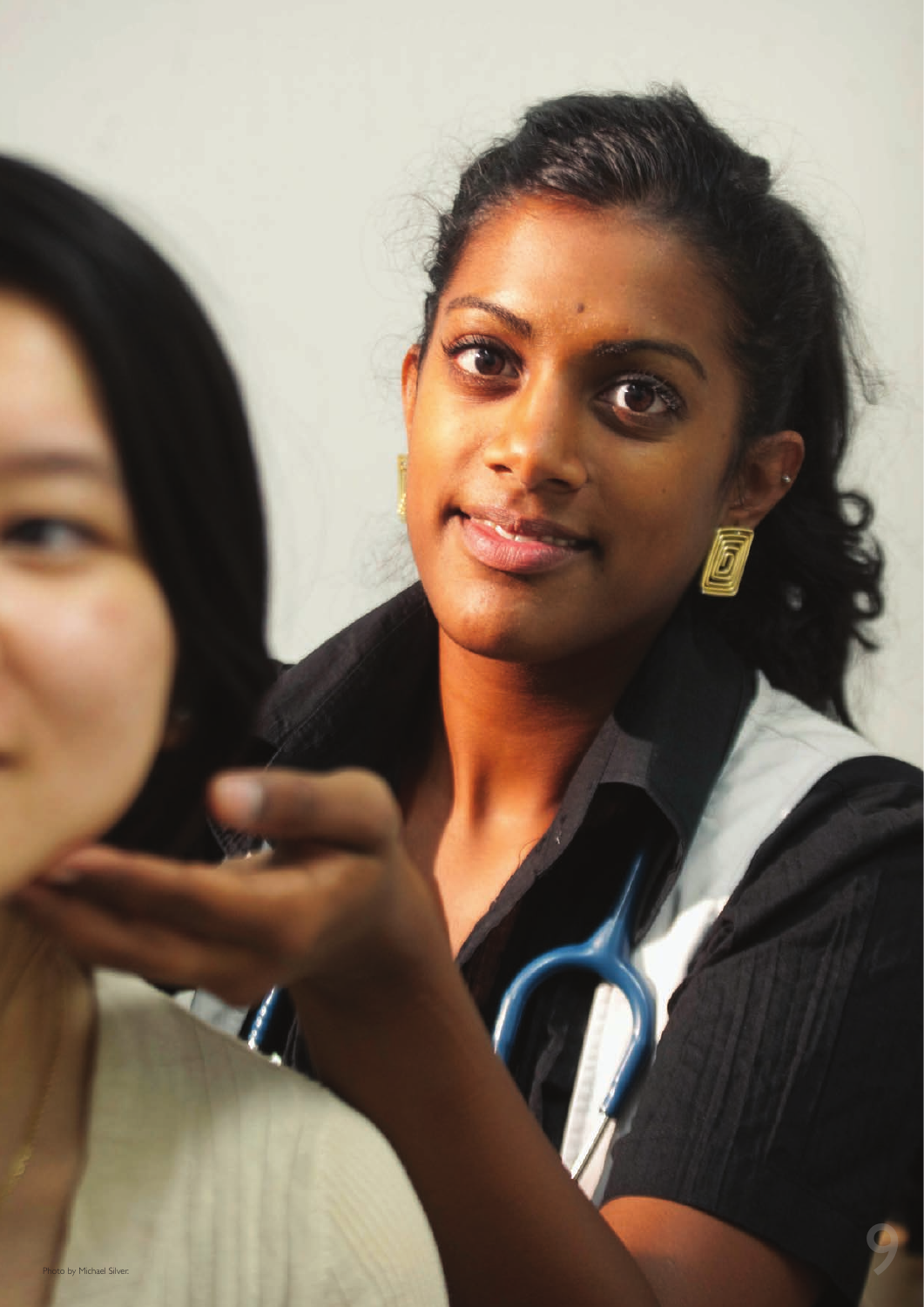## International work

ACER recognises the importance of equipping students, teachers and school leaders with the skills necessary to thrive in a global environment, and has set itself an ambitious international agenda to achieve this. ACER provides support through commissioned research projects, consultancies, professional development, and the provision of high quality assessment services and products to numerous countries and international clients.

#### **International studies**

ACER led the consortium managing the Organisation for Economic Cooperation and Development (OECD) Programme for International Student Assessment (PISA) from 2000–2012. PISA assesses the mathematical, scientific and reading literacy of 15-year-olds in more than 60 countries. ACER also developed the literacy tasks for the OECD Programme for International Assessment of Adult Competencies (PIAAC), a new international adult literacy study.

ACER led an international consortium to undertake the OECD's Assessment of Higher Education Learning Outcomes (AHELO) feasibility study, completed in 2012. AHELO involved testing final-year students' learning outcomes in generic skills, engineering and economics. ACER is also the international study centre for the International Association for the Evaluation of Educational Achievement (IEA) Computer and Information Literacy Study (ICILS) and the International Civic and Citizenship Education Study (ICCS).

ACER is responsible for the Australian component of studies conducted by the IEA, such as the Trends in International Mathematics and Science Study (TIMSS), the Progress in International Reading Literacy Study (PIRLS), and ICILS.

#### **International offices**

Established in 2003 and 2004 respectively, ACER's United Arab Emirates office in Dubai and the not-forprofit company the Australian Council for Educational Research (India) in Delhi are both expanding to keep

pace with the strong commitment of governments in their regions to world-class education.

#### **International assessment services**

A number of ACER's assessment services have been adapted or specially developed for international clients.

The International Schools Assessment (ISA) was developed by ACER to measure the reading, mathematical literacy and writing achievement of students in Years 3 to 10 in international schools. Each year, more than 50 000 students in 300 international schools in around 80 countries participate.

The International Benchmark Tests for students in Years 3 to 10 measure performance in the generic skills that underpin the teaching of English, mathematics and science. The program is administered by schools in India, the Arab States, South Africa, Indonesia and the Philippines.

ACER provides individually tailored national and regional assessment programs that can relate to international standards, particularly PISA, in countries such as the United Arab Emirates, Mexico, Indonesia and Spain. ACER has developed the new United Arab Emirates National Assessment Program (UAENAP). Consultancy work has been undertaken in Colombia, Chile, Brunei, Bangladesh, Singapore, Hong Kong and Zimbabwe.

A number of universities in the United Kingdom and Ireland now use ACER-designed tests, such as GAMSAT (Graduate Medical School Admissions Test), for entry into medical schools, and for mature-age university admissions.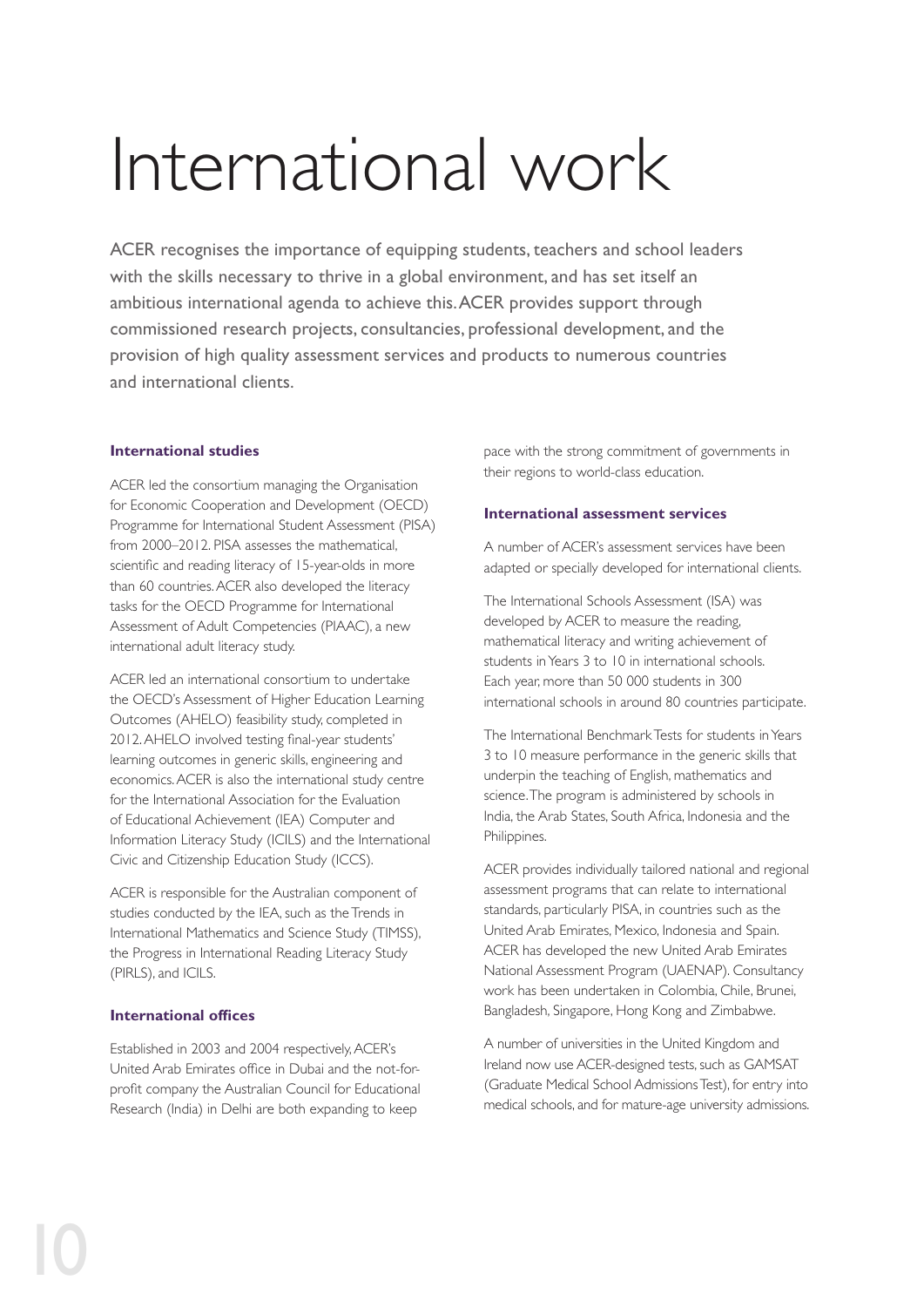

#### **Development projects**

ACER has extensive experience providing capacity building and expert educational consultancy to ministries of education and institutions around the world, and through development agencies such as AusAID, the World Bank, UNICEF and UNESCO. Recent examples include:

Bangladesh: Working with government to develop a national assessment system to measure student learning in secondary and higher-secondary schools and evaluate the performance of the education system.

Ethiopia: Undertaking a diagnostic review of assessment to inform the design and preparation of the student learning assessment subcomponent of the World Bank's General Education Quality Improvement Project.

Tajikistan: Providing consultancy for the World Bank on a range of policy and procedures related to the establishment of a new National Testing Centre, a new system of university admissions, and the professionalisation of assessment.

Indonesia: Contributing to a 2010 study to obtain a picture of the quality of education of Year 9 students in Indonesian madrasah (Islamic schools). More than 6000 students from 150 Islamic Junior Secondary Schools participated in the study. The study was a collaboration between ACER, Indonesia's Ministry of Religious Affairs, AusAID, the Indonesian University of Education and the Basic Education Capacity Trust Fund.

Australia: Undertaking consultancy work through AusAID's Education Resource Facility (ERF) to inform AusAID's education programming around the world, such as literature reviews and synthesis reports, as well as larger projects such as an impact study of AusAID's scholarship program, capacity building for governments in the South Pacific region, and a review of higher education in Papua New Guinea. Through the ERF, ACER also delivers professional development programs to AusAID staff through the ERF website and face to face.

#### **ACER Institute international programs**

The ACER Institute provides a range of international programs to education leaders, researchers, policy makers, educational practitioners and other professionals. The ACER Institute's international programs draw on its established programs in educational assessment, literacy and numeracy teaching and learning, and educational leadership as well as its recognised expertise in a wide range of other domains. Programs can be tailor-made to respond to specific requests and are delivered on-site in Australia or offshore at the client's home base.

11